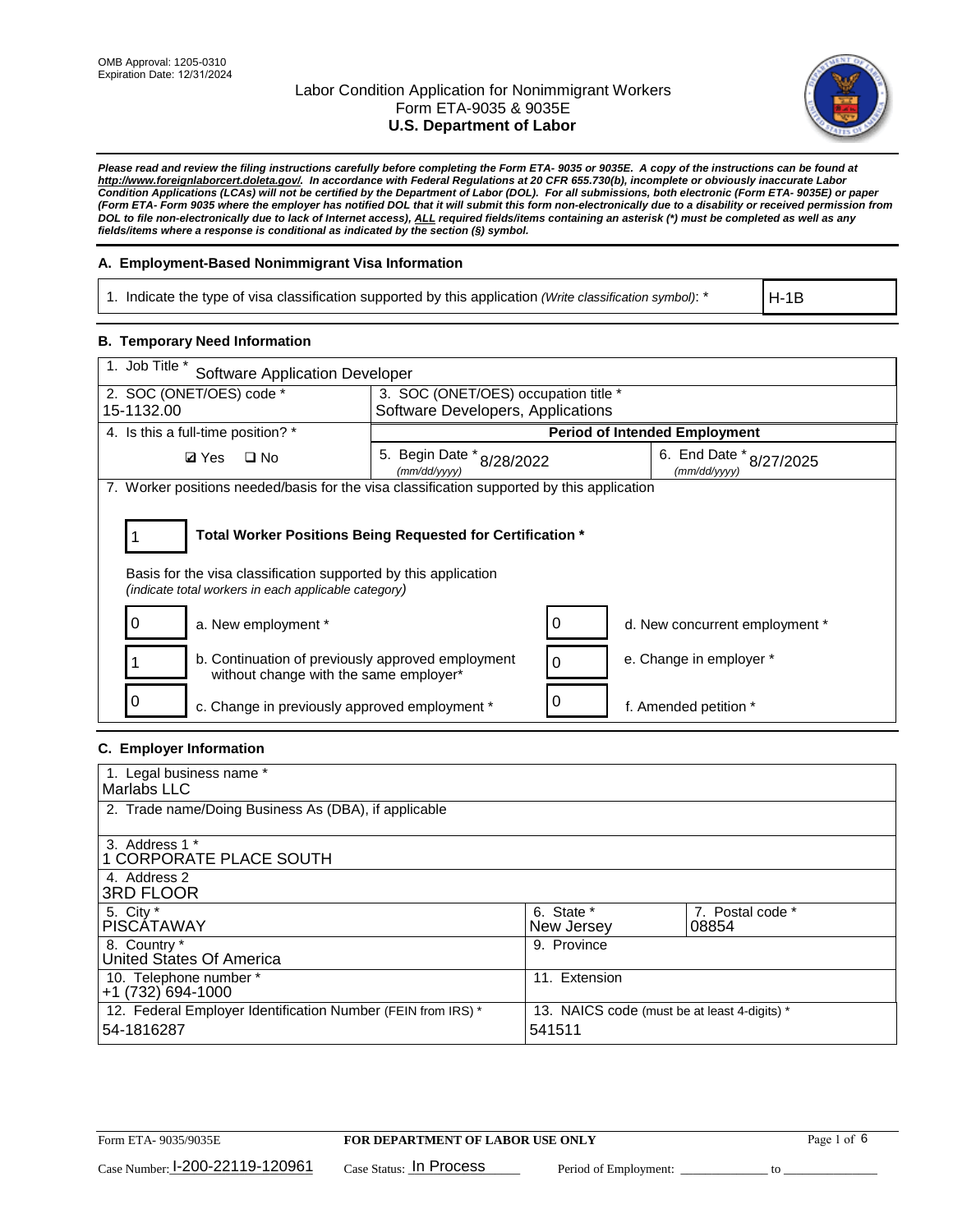

## **D. Employer Point of Contact Information**

**Important Note**: The information contained in this Section must be that of an employee of the employer who is authorized to act on behalf of the employer in labor certification matters. The information in this Section must be different from the agent or attorney information listed in Section E, unless the attorney is an employee of the employer.

| 1. Contact's last (family) name *               | 2. First (given) name * |                          | 3. Middle name(s)         |
|-------------------------------------------------|-------------------------|--------------------------|---------------------------|
| Vidyadharan                                     | Sanjay                  |                          |                           |
| 4. Contact's job title *<br>Chief Legal Officer |                         |                          |                           |
| 5. Address 1 *<br>1 CORPORATE PLACE SOUTH       |                         |                          |                           |
| 6. Address 2<br>3RD FLOOR                       |                         |                          |                           |
| 7. City $*$<br><b>PISCÁTAWAY</b>                |                         | 8. State *<br>New Jersey | 9. Postal code *<br>08854 |
| 10. Country *<br>United States Of America       |                         | 11. Province             |                           |
| 12. Telephone number *                          | 13. Extension           | 14. E-Mail address       |                           |
| +1 (732) 694-1000                               | 1600                    | sanjay@marlabs.com       |                           |

## **E. Attorney or Agent Information (If applicable)**

**Important Note**: The employer authorizes the attorney or agent identified in this section to act on its behalf in connection with the filing of this application.

| 1. Is the employer represented by an attorney or agent in the filing of this application? *<br>If "Yes," complete the remainder of Section E below. |                            |              |                               | $\Box$ Yes        | <b>Ø</b> No                                          |  |
|-----------------------------------------------------------------------------------------------------------------------------------------------------|----------------------------|--------------|-------------------------------|-------------------|------------------------------------------------------|--|
| 2. Attorney or Agent's last (family) name §                                                                                                         | 3. First (given) name $\S$ |              |                               | 4. Middle name(s) |                                                      |  |
| 5. Address 1 §                                                                                                                                      |                            |              |                               |                   |                                                      |  |
| 6. Address 2                                                                                                                                        |                            |              |                               |                   |                                                      |  |
| 7. City §                                                                                                                                           |                            | 8. State §   |                               |                   | 9. Postal code §                                     |  |
| 10. Country §                                                                                                                                       |                            | 11. Province |                               |                   |                                                      |  |
| 12. Telephone number §                                                                                                                              | 13. Extension              |              | 14. E-Mail address            |                   |                                                      |  |
| 15. Law firm/Business name §                                                                                                                        |                            |              | 16. Law firm/Business FEIN §  |                   |                                                      |  |
| 17. State Bar number (only if attorney) §                                                                                                           |                            |              | standing (only if attorney) § |                   | 18. State of highest court where attorney is in good |  |
| 19. Name of the highest State court where attorney is in good standing (only if attorney) §                                                         |                            |              |                               |                   |                                                      |  |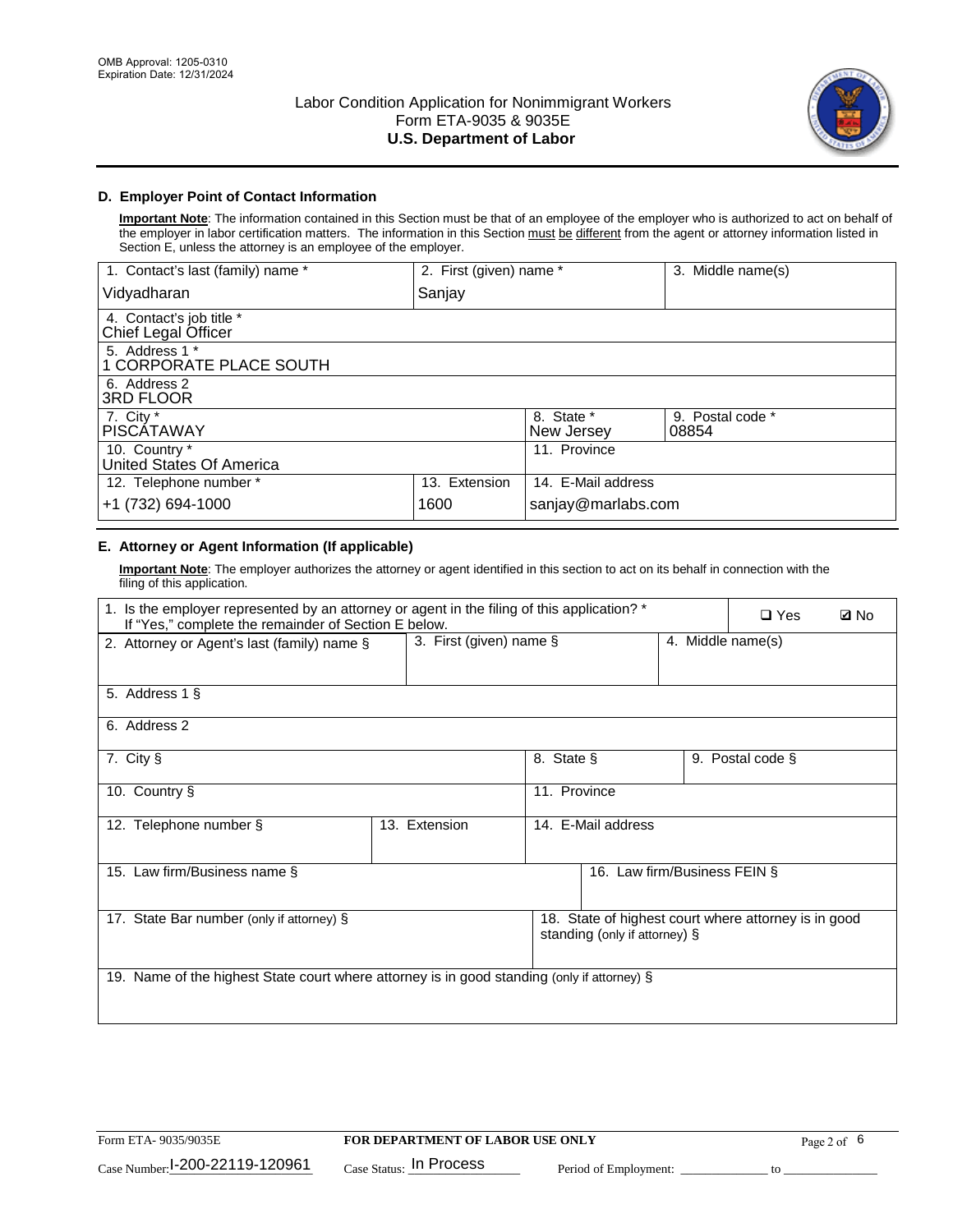

#### **F. Employment and Wage Information**

**Important Note**: The employer must define the intended place(s) of employment with as much geographic specificity as possible. Each intended place(s) of employment listed below must be the worksite or physical location where the work will actually be performed and cannot be a P.O. Box. The employer must identify all intended places of employment, including those of short duration, on the LCA. 20 CFR 655.730(c)(5). If the employer is submitting this form non-electronically and the work is expected to be performed in more than one location, an attachment must be submitted in order to complete this section. An employer has the option to use either a single Form ETA-9035/9035E or multiple forms to disclose all intended places of employment. If the employer has more than ten (10) intended places of employment at the time of filing this application, the employer must file as many additional LCAs as are necessary to list all intended places of employment. See the form instructions for further information about identifying all intended places of employment.

#### a.*Place of Employment Information* 1

|                                                                               | 1. Enter the estimated number of workers that will perform work at this place of employment under<br>the LCA.*                 |  |                                          |                      |              |              |
|-------------------------------------------------------------------------------|--------------------------------------------------------------------------------------------------------------------------------|--|------------------------------------------|----------------------|--------------|--------------|
|                                                                               | 2. Indicate whether the worker(s) subject to this LCA will be placed with a secondary entity at this<br>place of employment. * |  |                                          |                      | <b>Ø</b> Yes | $\square$ No |
|                                                                               | 3. If "Yes" to question 2, provide the legal business name of the secondary entity. §                                          |  |                                          |                      |              |              |
| Sirius XM                                                                     |                                                                                                                                |  |                                          |                      |              |              |
|                                                                               | 4. Address 1 *<br>5409 Ravens Crest Dr                                                                                         |  |                                          |                      |              |              |
|                                                                               | 5. Address 2                                                                                                                   |  |                                          |                      |              |              |
| 6. City $*$                                                                   | Plainsboro                                                                                                                     |  | 7. County *<br>Middlesex                 |                      |              |              |
|                                                                               | 8. State/District/Territory *<br>New Jersey                                                                                    |  | 9. Postal code *<br>08536                |                      |              |              |
|                                                                               | 10. Wage Rate Paid to Nonimmigrant Workers *                                                                                   |  | 10a. Per: (Choose only one)*             |                      |              |              |
| □ Hour □ Week □ Bi-Weekly □ Month □ Year<br>From* $\$\,$ 101800 00 To: $\$\,$ |                                                                                                                                |  |                                          |                      |              |              |
|                                                                               | 11. Prevailing Wage Rate *<br>11a. Per: (Choose only one)*                                                                     |  |                                          |                      |              |              |
|                                                                               | 101754 00<br>$\mathbf S$                                                                                                       |  | □ Hour □ Week □ Bi-Weekly □ Month ☑ Year |                      |              |              |
|                                                                               | Questions 12-14. Identify the source used for the prevailing wage (PW) (check and fully complete only one): *                  |  |                                          |                      |              |              |
| 12.<br>$\Box$                                                                 | a. PWD tracking number §<br>A Prevailing Wage Determination (PWD) issued by the Department of Labor                            |  |                                          |                      |              |              |
| 13.<br>$\boldsymbol{\mathcal{V}}$                                             | A PW obtained independently from the Occupational Employment Statistics (OES) Program                                          |  |                                          |                      |              |              |
|                                                                               | a. Wage Level (check one): §                                                                                                   |  |                                          | b. Source Year §     |              |              |
|                                                                               | பெ<br>$\square$ $\square$<br>□⊥<br>$\Box$ IV<br>$\Box$ N/A                                                                     |  |                                          | 7/1/2021 - 6/30/2022 |              |              |
| 14.                                                                           | A PW obtained using another legitimate source (other than OES) or an independent authoritative source                          |  |                                          |                      |              |              |
|                                                                               | a. Source Type (check one): §<br>$\Box$ CBA<br>$\Box$ DBA<br>$\square$ SCA<br>$\Box$ Other/ PW Survey                          |  |                                          | b. Source Year §     |              |              |
|                                                                               | c. If responded "Other/ PW Survey" in question 14.a, enter the name of the survey producer or publisher §                      |  |                                          |                      |              |              |
|                                                                               | d. If responded "Other/ PW Survey" in question 14.a, enter the title or name of the PW survey §                                |  |                                          |                      |              |              |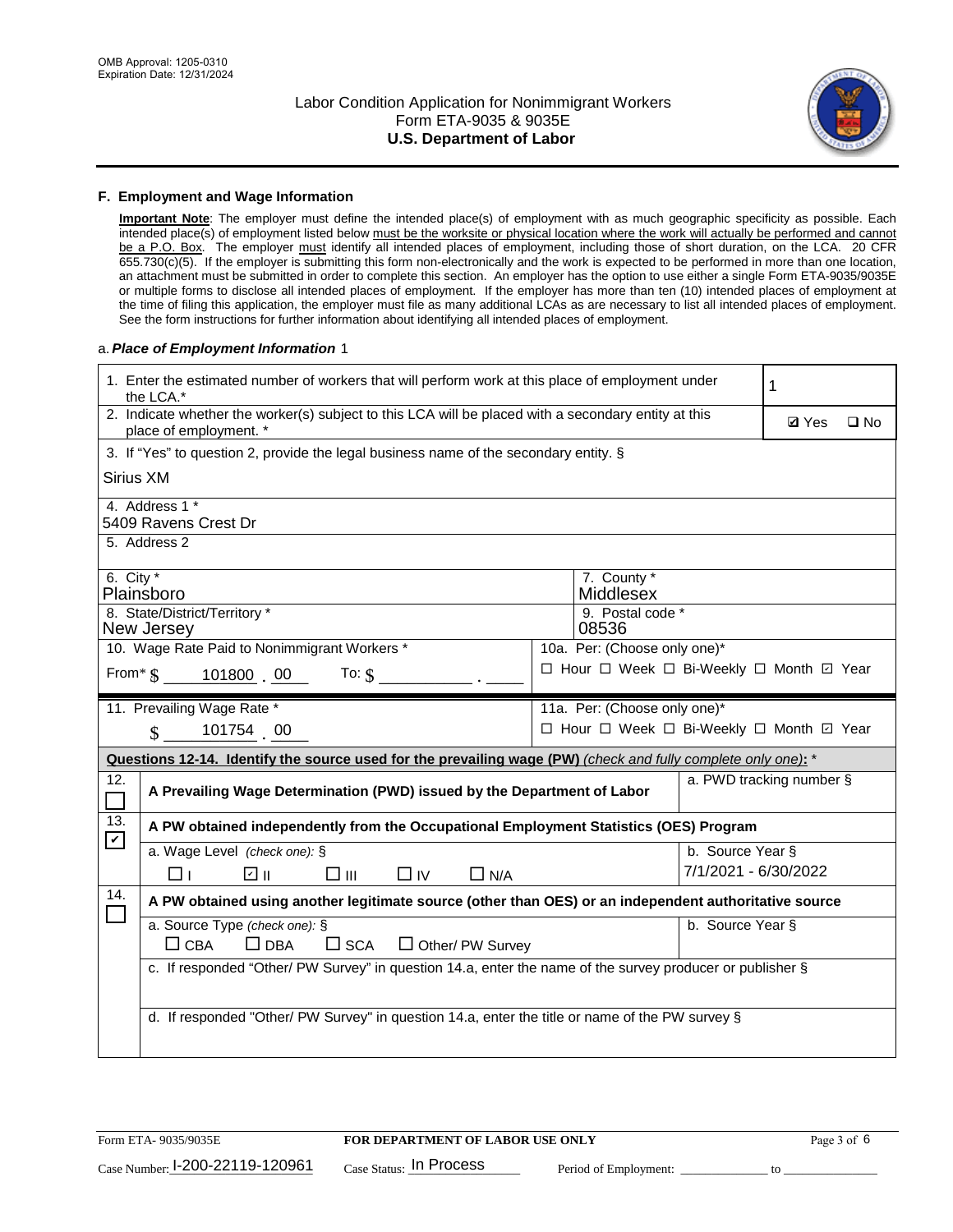

## **G. Employer Labor Condition Statements**

! *Important Note:* In order for your application to be processed, you MUST read Section G of the Form ETA-9035CP - General Instructions for the 9035 & 9035E under the heading "Employer Labor Condition Statements" and agree to all four (4) labor condition statements summarized below:

- (1) **Wages:** The employer shall pay nonimmigrant workers at least the prevailing wage or the employer's actual wage, whichever is higher, and pay for non-productive time. The employer shall offer nonimmigrant workers benefits and eligibility for benefits provided as compensation for services on the same basis as the employer offers to U.S. workers. The employer shall not make deductions to recoup a business expense(s) of the employer including attorney fees and other costs connected to the performance of H-1B, H-1B1, or E-3 program functions which are required to be performed by the employer. This includes expenses related to the preparation and filing of this LCA and related visa petition information. 20 CFR 655.731;
- (2) **Working Conditions:** The employer shall provide working conditions for nonimmigrants which will not adversely affect the working conditions of workers similarly employed. The employer's obligation regarding working conditions shall extend for the duration of the validity period of the certified LCA or the period during which the worker(s) working pursuant to this LCA is employed by the employer, whichever is longer. 20 CFR 655.732;
- (3) **Strike, Lockout, or Work Stoppage:** At the time of filing this LCA, the employer is not involved in a strike, lockout, or work stoppage in the course of a labor dispute in the occupational classification in the area(s) of intended employment. The employer will notify the Department of Labor within 3 days of the occurrence of a strike or lockout in the occupation, and in that event the LCA will not be used to support a petition filing with the U.S. Citizenship and Immigration Services (USCIS) until the DOL Employment and Training Administration (ETA) determines that the strike or lockout has ended. 20 CFR 655.733; and
- (4) **Notice:** Notice of the LCA filing was provided no more than 30 days before the filing of this LCA or will be provided on the day this LCA is filed to the bargaining representative in the occupation and area of intended employment, or if there is no bargaining representative, to workers in the occupation at the place(s) of employment either by electronic or physical posting. This notice was or will be posted for a total period of 10 days, except that if employees are provided individual direct notice by e-mail, notification need only be given once. A copy of the notice documentation will be maintained in the employer's public access file. A copy of this LCA will be provided to each nonimmigrant worker employed pursuant to the LCA. The employer shall, no later than the date the worker(s) report to work at the place(s) of employment, provide a signed copy of the certified LCA to the worker(s) working pursuant to this LCA. 20 CFR 655.734.

1. **I have read and agree to** Labor Condition Statements 1, 2, 3, and 4 above and as fully explained in Section G of the Form ETA-9035CP – General Instructions for the 9035 & 9035E and the Department's regulations at 20 CFR 655 Subpart H. \*

**Ø**Yes ロNo

#### **H. Additional Employer Labor Condition Statements –H-1B Employers ONLY**

!**Important Note***:* In order for your H-1B application to be processed, you MUST read Section H – Subsection 1 of the Form ETA 9035CP – General Instructions for the 9035 & 9035E under the heading "Additional Employer Labor Condition Statements" and answer the questions below.

#### *a. Subsection 1*

| 1. At the time of filing this LCA, is the employer H-1B dependent? §                                                                                                                                                                                          |  | ⊡ Yes | $\square$ No |              |
|---------------------------------------------------------------------------------------------------------------------------------------------------------------------------------------------------------------------------------------------------------------|--|-------|--------------|--------------|
| 2. At the time of filing this LCA, is the employer a willful violator? $\S$                                                                                                                                                                                   |  |       | ⊡ No         |              |
| 3. If "Yes" is marked in questions H.1 and/or H.2, you must answer "Yes" or "No" regarding<br>whether the employer will use this application ONLY to support H-1B petitions or extensions of<br>status for exempt H-1B nonimmigrant workers? §                |  |       | $\Box$ No    |              |
| 4. If "Yes" is marked in question H.3, identify the statutory basis for the<br>■ \$60,000 or higher annual wage<br>exemption of the H-1B nonimmigrant workers associated with this<br>□ Master's Degree or higher in related specialty<br>$\Box$ Both<br>LCA. |  |       |              |              |
| H-1B Dependent or Willful Violator Employers -Master's Degree or Higher Exemptions ONLY                                                                                                                                                                       |  |       |              |              |
| 5. Indicate whether a completed Appendix A is attached to this LCA covering any H-1B<br>nonimmigrant worker for whom the statutory exemption will be based <b>ONLY</b> on attainment of a<br>Master's Degree or higher in related specialty. §                |  |       | ⊡ No         | <b>D</b> N/A |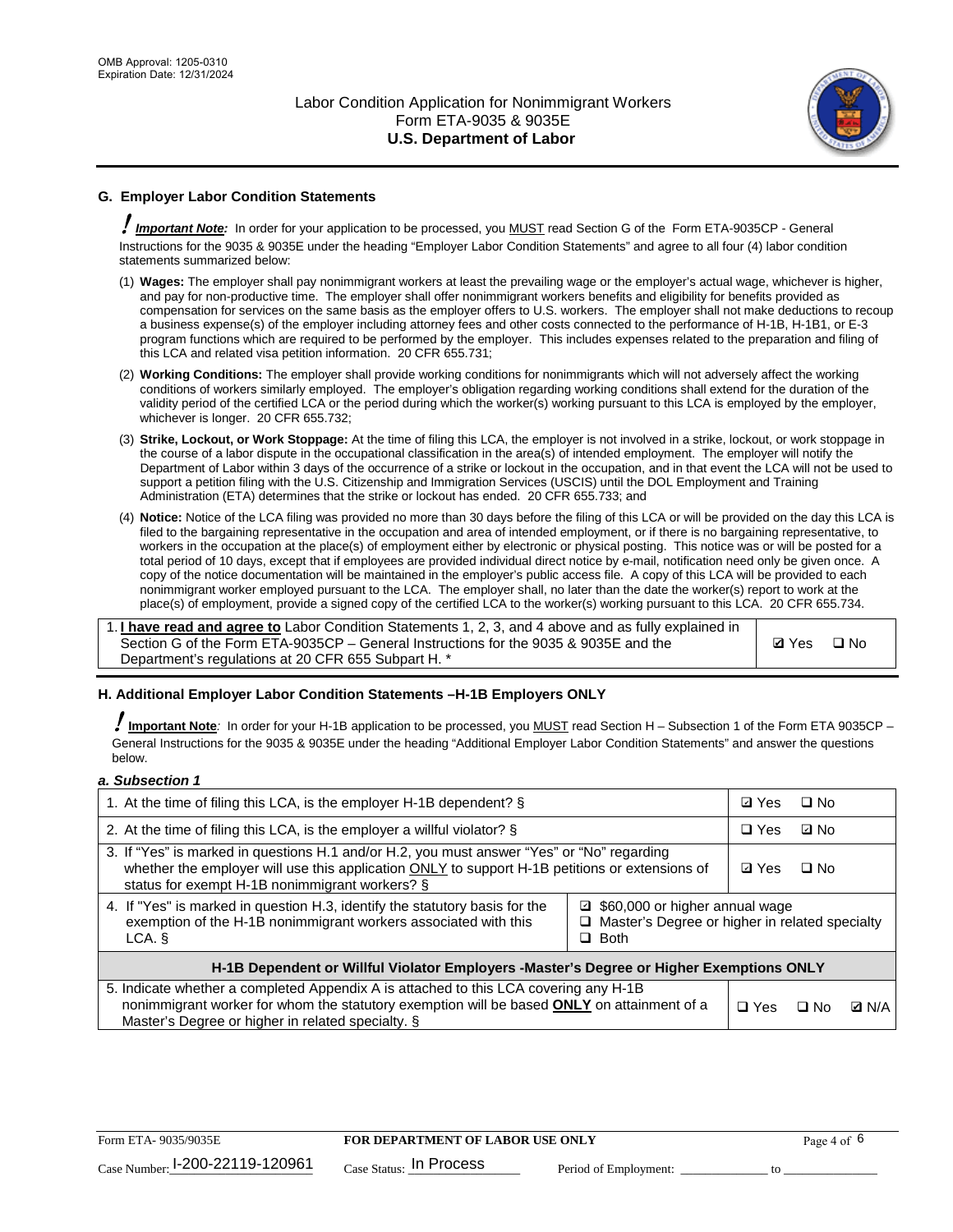

**If you marked "Yes" to questions H.a.1 (H-1B dependent) and/or H.a.2 (H-1B willful violator) and "No" to question H.a.3 (exempt H-1B nonimmigrant workers), you MUST read Section H – Subsection 2 of the Form ETA 9035CP – General Instructions for the 9035 & 9035E under the heading "Additional Employer Labor Condition Statements" and indicate your agreement to all three (3) additional statements summarized below.**

#### *b. Subsection 2*

- A. **Displacement:** An H-1B dependent or willful violator employer is prohibited from displacing a U.S. worker in its own workforce within the period beginning 90 days before and ending 90 days after the date of filing of the visa petition. 20 CFR 655.738(c);
- B. **Secondary Displacement:** An H-1B dependent or willful violator employer is prohibited from placing an H-1B nonimmigrant worker(s) with another/secondary employer where there are indicia of an employment relationship between the nonimmigrant worker(s) and that other/secondary employer (thus possibly affecting the jobs of U.S. workers employed by that other employer), unless and until the employer subject to this LCA makes the inquiries and/or receives the information set forth in 20 CFR 655.738(d)(5) concerning that other/secondary employer's displacement of similarly employed U.S. workers in its workforce within the period beginning 90 days before and ending 90 days after the date of such placement. 20 CFR 655.738(d). Even if the required inquiry of the secondary employer is made, the H-1B dependent or willful violator employer will be subject to a finding of a violation of the secondary displacement prohibition if the secondary employer, in fact, displaces any U.S. worker(s) during the applicable time period; and
- C. **Recruitment and Hiring:** Prior to filing this LCA or any petition or request for extension of status for nonimmigrant worker(s) supported by this LCA, the H-1B dependent or willful violator employer must take good faith steps to recruit U.S. workers for the job(s) using procedures that meet industry-wide standards and offer compensation that is at least as great as the required wage to be paid to the nonimmigrant worker(s) pursuant to 20 CFR 655.731(a). The employer must offer the job(s) to any U.S. worker who applies and is equally or better qualified for the job than the nonimmigrant worker. 20 CFR 655.739.

| 6. I have read and agree to Additional Employer Labor Condition Statements A, B, and C above and |       |           |
|--------------------------------------------------------------------------------------------------|-------|-----------|
| as fully explained in Section H – Subsections 1 and 2 of the Form ETA 9035CP – General           | □ Yes | $\Box$ No |
| Instructions for the 9035 & 9035E and the Department's regulations at 20 CFR 655 Subpart H. §    |       |           |

#### **I. Public Disclosure Information**

! **Important Note***:* You must select one or both of the options listed in this Section.

| 1. Public disclosure information in the United States will be kept at: * |  |  |  |  |  |  |  |
|--------------------------------------------------------------------------|--|--|--|--|--|--|--|
|--------------------------------------------------------------------------|--|--|--|--|--|--|--|

**sqrt** Employer's principal place of business □ Place of employment

#### **J. Notice of Obligations**

A. Upon receipt of the certified LCA, the employer must take the following actions:

- o Print and sign a hard copy of the LCA if filing electronically (20 CFR 655.730(c)(3));<br>
Maintain the original signed and certified LCA in the employer's files (20 CFR 655.7
- Maintain the original signed and certified LCA in the employer's files (20 CFR 655.705(c)(2); 20 CFR 655.730(c)(3); and 20 CFR 655.760); and
- o Make a copy of the LCA, as well as necessary supporting documentation required by the Department of Labor regulations, available for public examination in a public access file at the employer's principal place of business in the U.S. or at the place of employment within one working day after the date on which the LCA is filed with the Department of Labor (20 CFR 655.705(c)(2) and 20 CFR 655.760).
- B. The employer must develop sufficient documentation to meet its burden of proof with respect to the validity of the statements made in its LCA and the accuracy of information provided, in the event that such statement or information is challenged (20 CFR 655.705(c)(5) and 20 CFR 655.700(d)(4)(iv)).
- C. The employer must make this LCA, supporting documentation, and other records available to officials of the Department of Labor upon request during any investigation under the Immigration and Nationality Act (20 CFR 655.760 and 20 CFR Subpart I).

*I declare under penalty of perjury that I have read and reviewed this application and that to the best of my knowledge, the*  information contained therein is true and accurate. I understand that to knowingly furnish materially false information in the *preparation of this form and any supplement thereto or to aid, abet, or counsel another to do so is a federal offense punishable by fines, imprisonment, or both (18 U.S.C. 2, 1001,1546,1621).*

| 1. Last (family) name of hiring or designated official *   2. First (given) name of hiring or designated official *   3. Middle initial §<br>Vidyadharan | Saniav           |  |
|----------------------------------------------------------------------------------------------------------------------------------------------------------|------------------|--|
| 4. Hiring or designated official title *<br>Chief Legal Officer                                                                                          |                  |  |
| 5. Signature *                                                                                                                                           | 6. Date signed * |  |

| Form ETA-9035/9035E             | <b>FOR DEPARTMENT OF LABOR USE ONLY</b> |                       | Page 5 of 6 |
|---------------------------------|-----------------------------------------|-----------------------|-------------|
| Case Number: 1-200-22119-120961 | $_{\text{Case Status:}}$ In Process     | Period of Employment: |             |